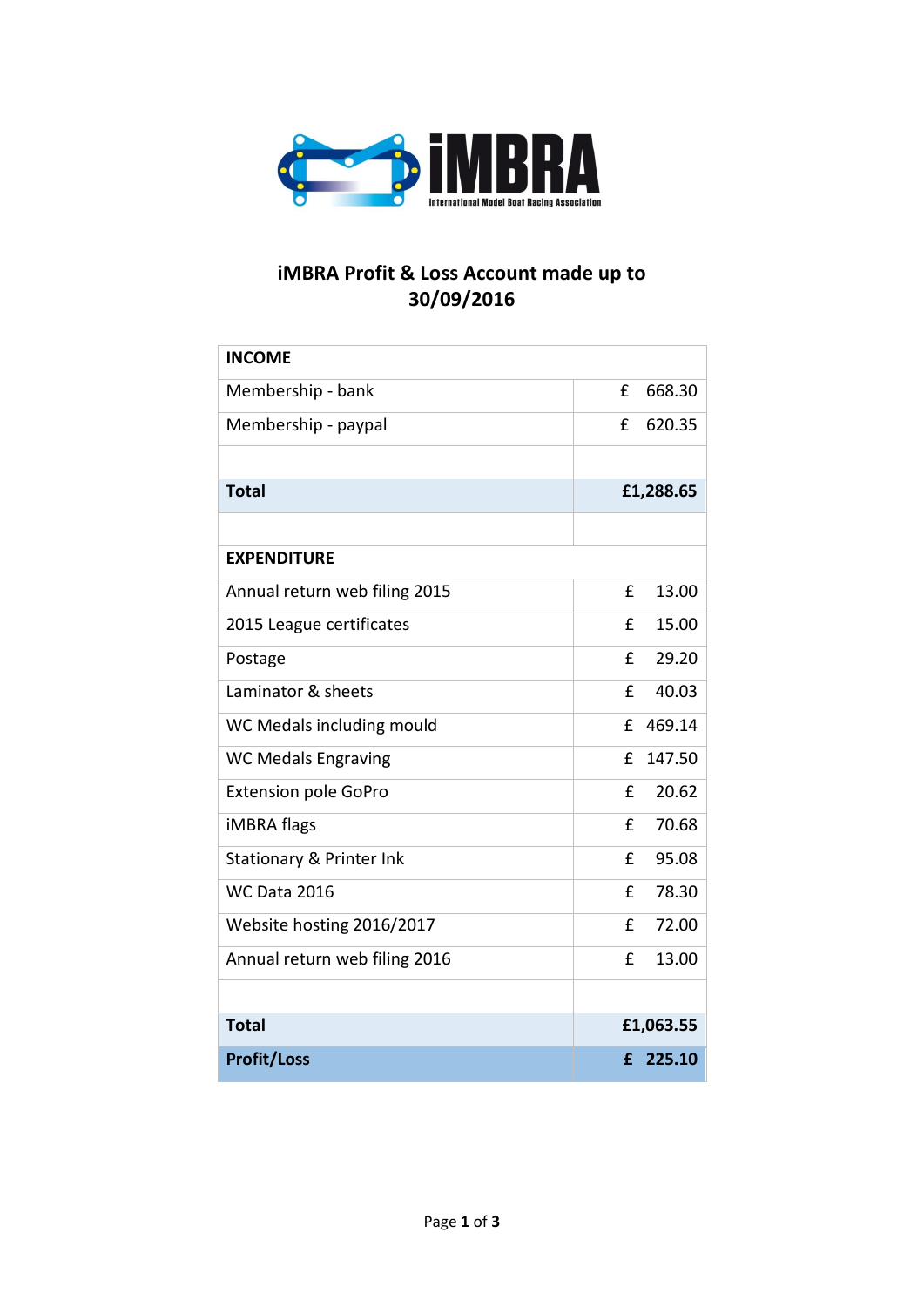

## **iMBRA Balance Sheet (£)**

|                                                   | YE - 2015 | YE - 2016 |
|---------------------------------------------------|-----------|-----------|
| <b>Current Assets</b>                             |           |           |
| Cash                                              | 418.11    | 331.03    |
| Other                                             | 0.00      | 0.00      |
| Total                                             | 418.11    | 331.03    |
| <b>Fixed Assets</b>                               |           |           |
| Equipment                                         | 0.00      | 312.18    |
| Less accumulated depreciation (Negative<br>Value) | 0.00      | 0.00      |
| <b>Total</b>                                      | 0.00      | 312.18    |
|                                                   |           |           |
| <b>Total Assets</b>                               | 418.11    | 643.21    |
| <b>Current Liabilities</b>                        |           |           |
| Accounts payable                                  | 0.00      | 0.00      |
| <b>Tax Liability</b>                              | 0.00      | 0.00      |
| Other                                             | 0.00      | 0.00      |
| <b>Total</b>                                      | 0.00      | 0.00      |
| <b>Long-term Liabilities</b>                      |           |           |
| Long term loans                                   | 0.00      | 0.00      |
| <b>Total</b>                                      | 0.00      | 0.00      |
|                                                   |           |           |
| <b>Total Liabilities</b>                          | 0.00      | 0.00      |
|                                                   |           |           |
| <b>NET ASSETS</b>                                 | 418.11    | 643.21    |
| <b>EQUITY</b>                                     | 418.11    | 643.21    |